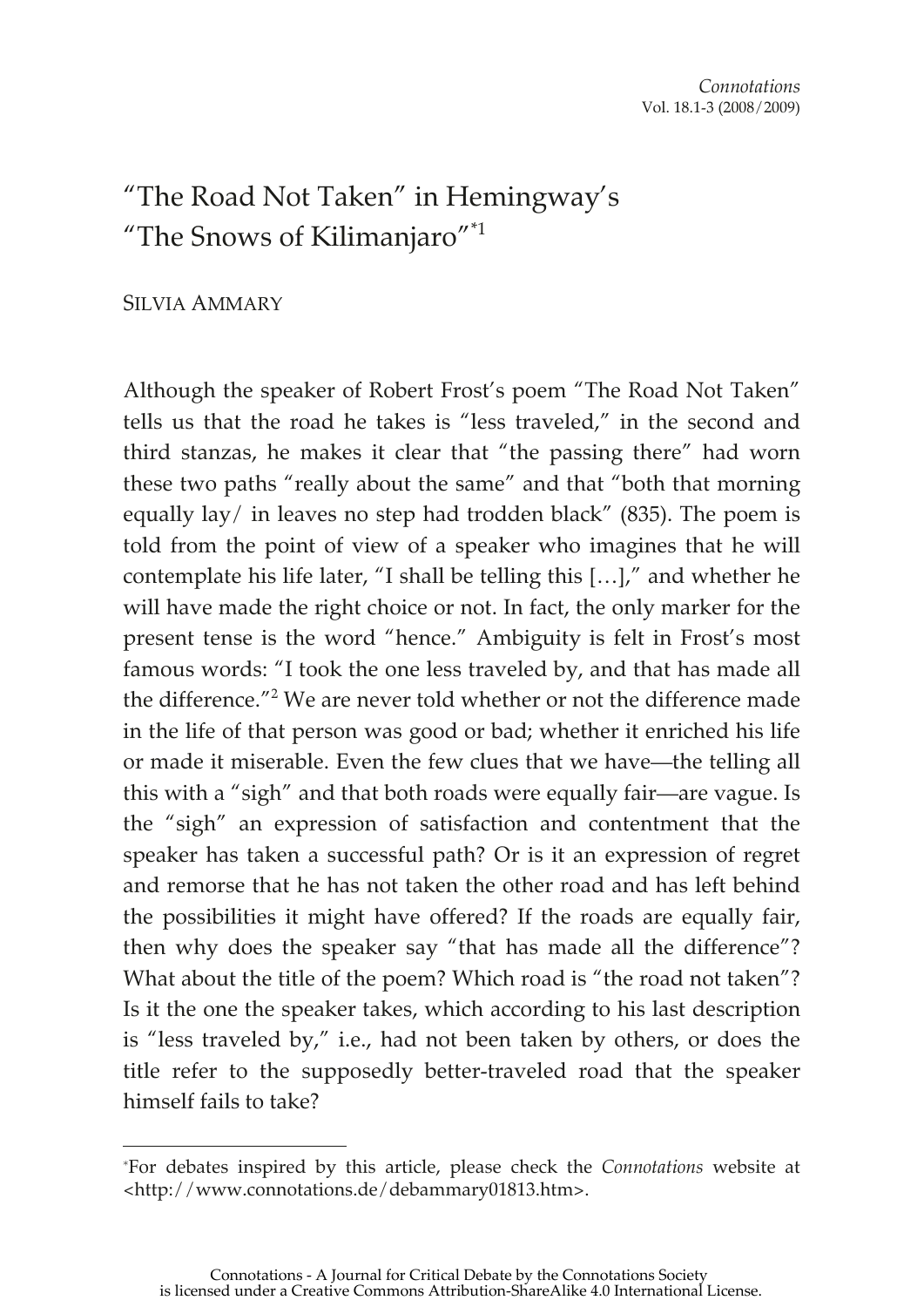Frost never answers these questions, leaving the readers to create their own interpretations. Even Frost himself, after a public reading of the poem, admonished the public "to be careful of that one; it's a tricky poem—tricky" (Thompson 14). An initial reading of the poem reveals a searcher-speaker who sees a forked road and chooses the nonconformist, "the less-traveled" path, thus discovering meaning for the self; however, a close reading of the poem reveals that the speaker admits three times within six lines that the roads are the same and that they are indistinguishable: one is "just as fair" as the other, they are "worn really about the same," and each "equally lay." The reader of the poem would like to believe in a world of clear, forked-road choices, but there is really no other path in Robert Frost's most famous and most ambiguous poem "The Road Not Taken." There is only one path; the other path remains simply an illusion, an abstraction, and a missed and lamentable chance. One interpretation of the poem could be that Frost wants the individual to make a choice (unless one wants to stand forever in the wood in front of the forked path!), and even if that choice will always be determined by fate, chance or destiny, one should make the best of it. Only then can one understand the nature of the choice made and the nature of the self that has made it.

The theme of the lamentable chance permeates Hemingway's fiction. In fact, his world is one filled with loss. On the surface, Hemingway's short stories and novels seem to deal with violence, death, tension and threat, but those aspects constitute just the tip of the iceberg or the surface structure; the remaining hidden and larger part reveals a sense of loss matched with a sense of longing, confusion, remorse and nostalgia. What can be noticed is that Hemingway develops his fiction from a sense of nostalgia for something that was there and is not anymore in his earlier writing to a sense of remorse at a missed chance, i.e., at something that never was. The short stories about Nick Adams, *The Sun Also Rises*, *A Farewell to Arms*, *For Whom the Bell Tolls*, and, finally, *The Old Man and the Sea* all deal with the first kind of loss; the emotional and spiritual aftermath of losing something one had before. This takes the form of longing and nostalgia. Nick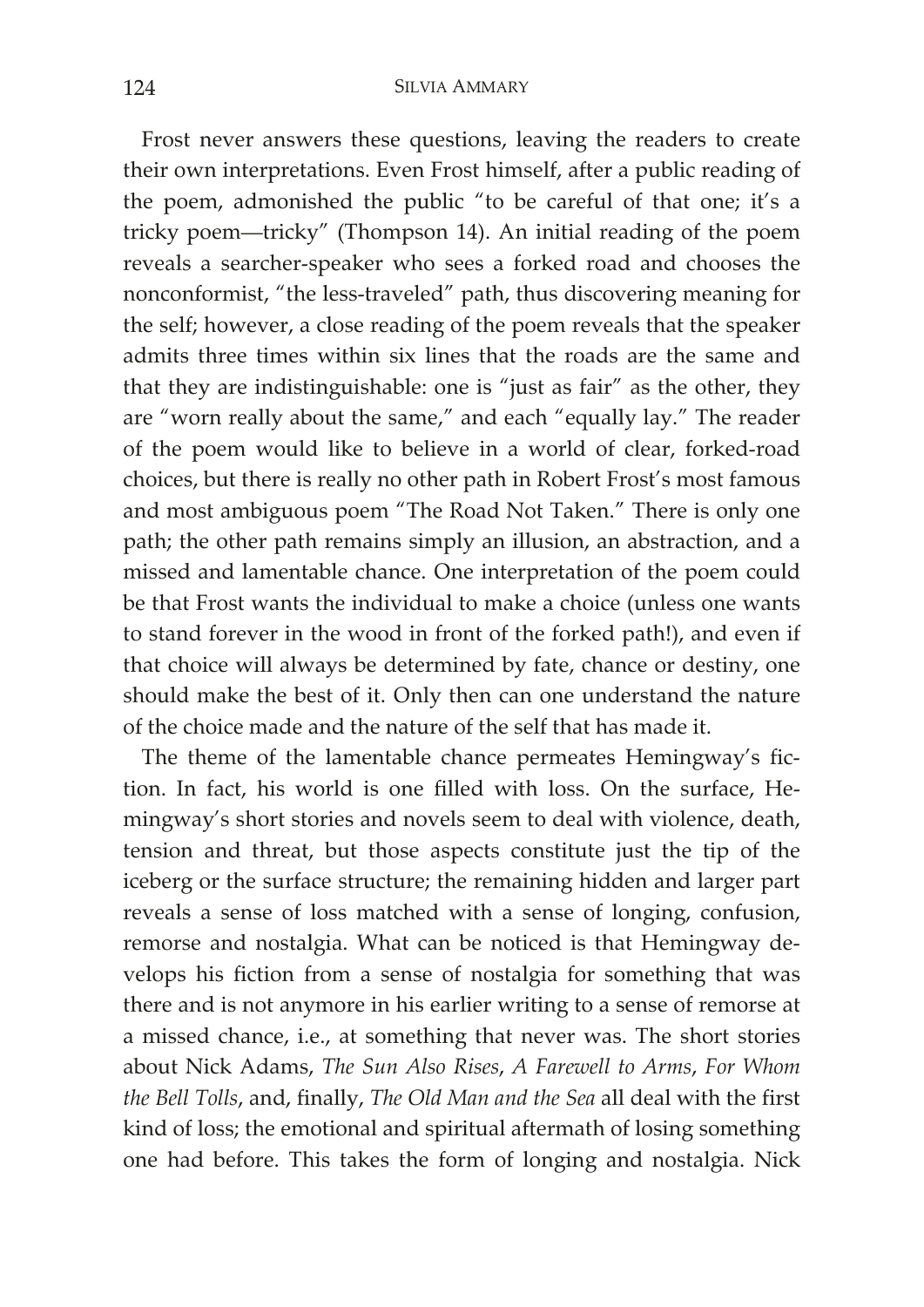Adams is involved in loss most of the times: be it the loss of a girl, older values, his country, his family and his friends, etc.; Jake Barnes yearns for a sense of order and love in a world which is losing all purpose and meaning; Frederic Henry narrates his story to come to terms with the loss of his love Catherine; Robert Jordan also fears the loss of love and life, even more than he fears death; and finally Santiago loses the biggest fish ever and the biggest challenge of his life (Adair 12). $3$ 

In Hemingway's later fiction, especially in *Death in the Afternoon*, *The Garden of Eden* and "The Snows of Kilimanjaro," the sense of nostalgia changes into a sense of remorse for the lost chance. In *Death in the Afternoon*, Hemingway catalogues all the things that he had loved about Spain but was not able to get into the book. In *The Garden of Eden,* Hemingway said that the theme of the book is "the happiness of the garden that a man must lose" (Baker 460). Harry, the protagonist of "The Snows of Kilimanjaro," ruminates on the path not taken and the lost chance of becoming a writer. The reminiscences he had always intended to write about, italicized in the text, remain unrecorded and just part of his imagination. They remain snapshots and imagistic scenes. They remain in his memory and flashbacks. He dies without reaching the summit and without seeing the white peak of Kilimanjaro, since what happens in reality is that Harry dies on the filthy plain next to the hyenas. The mocking of the nostalgic notion that one could have lived one's life differently in Frost's "The Road Not Taken" is paralleled by Harry's regret on his deathbed that he had not written all those stories and novels, and his belief that he could have if only he had not "sold" himself to rich women, but had become a professional writer instead (i.e. somebody who writes for money, instead of marrying for money).

A brief summary of the story is helpful at this point. The epigraph at the beginning of the story tells the reader that the snow-covered western summit of Mount Kilimanjaro in Africa is called "House of God" by the natives and that the dried and frozen carcass of a leopard was strangely once found there. We are then introduced to the main char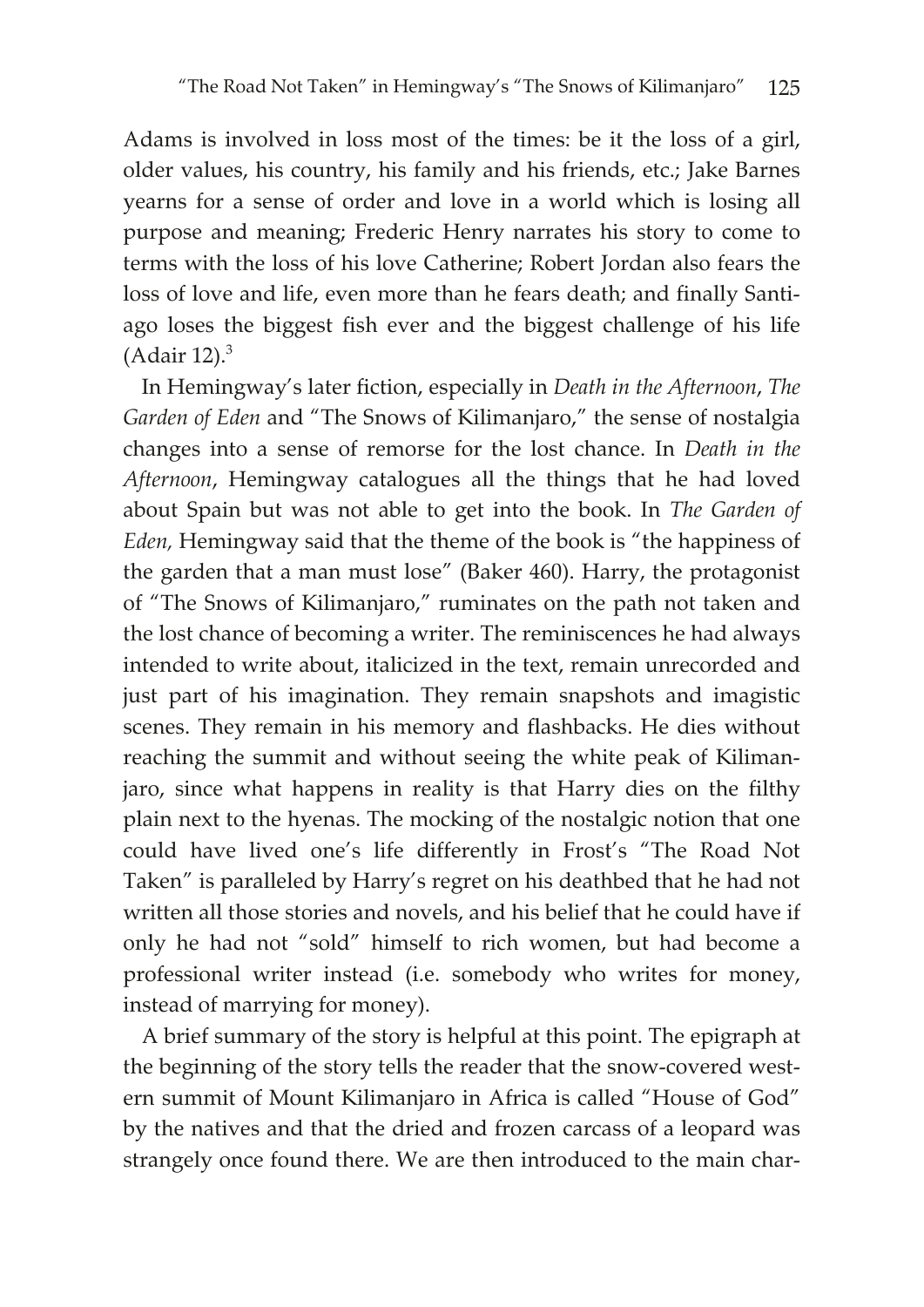acter, a man named Harry, and his wife, Helen, who are on a safari in Africa. The safari is Harry's self-prescribed treatment to recover his artistic health:

Africa was where he had been happiest in the good time of his life, so he had come out here to start again. They had made this safari with the minimum of comfort. There was no hardship; but there was no luxury and he had thought that he could get back into the training that way. That in some way, he could work the fat off his soul [...].  $(44)^4$ 

But the disease has spread too far and too deep for such a regeneration or an African purge and catharsis. The story opens on the African savannah where the husband and wife are talking to each other about his leg, which is rotting away from gangrene. Harry's failure to care for a thorn scratch on his knee, which resulted in gangrene two weeks before, fits into the pattern of his neglect of his artistic talent. While Harry continues satirizing her, Helen is trying to make him more comfortable and make him believe that he will survive, but he seems to be enjoying the black humor of the vultures that are waiting for him to die. Harry's sense of failure and regret permeate the story from the beginning.

In a series of flashbacks, Harry's past unfolds. In the first flashback, Harry remembers being in World War I, then thinks about different scenes in numerous winters. We learn that Helen is the last woman in his life, and that though she loved him, he had never really loved her. In the second flashback, Harry thinks about his time in Paris and Constantinople, but all of his memories are colored by memories of the war. In the third flashback, he is in the forest, living in a cabin, and then he remembers Paris and the time spent there near the Place Counterscarp. He briefly returns to the present to ask for another whiskey and soda before flashing back again. Eventually, his flashbacks start to blend into the real world as he asks Helen to explain why he never wrote the stories he wanted to write. He thinks about why he feels such contempt for the wealthy. In the final flashback, he becomes delirious, and he dreams that the plane has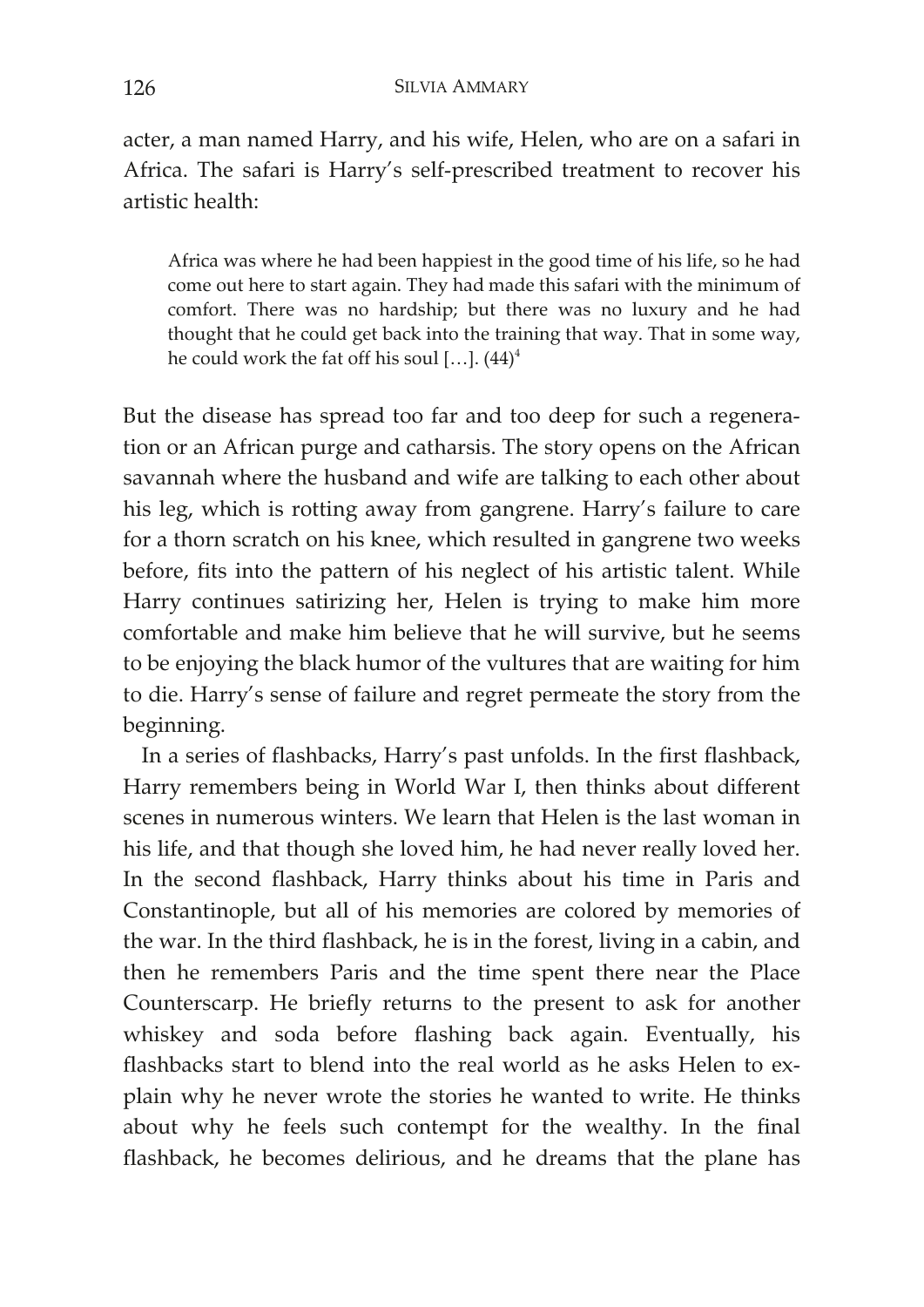come for him; that the pilot lifts him in, then they fly through clouds and rain where Harry sees, looming ahead of them, the snow-covered peak of Kilimanjaro shining whitely in the sun, "and then he knew that there was where he was going"(56). At this point, the hyena "makes a strangely human, almost crying sound," waking Helen up, who discovers that Harry has died. Hemingway has so contrived the ending that the reader is unaware—until Helen makes her discovery—that the plane trip never took place except in the mind of the dying man: the details of it are rendered with utmost realism. In fact, Hemingway's major trick is that he does not italicize the illusion, as he did with the other flashbacks, and so the readers expect realism, when in fact, the ending is an ironic vision which mocks Harry's profound sense of self-deception.

One of the modes of narrative representation of the unlived life is the duality of Harry's character. Harry remains an ambiguous character until the end of the story, and the reader retains contradictory images of him; he is mean and selfish, yet was once a man of action and valor. He is a cheat and a liar, yet at times self-searching and sincere. Through his recollections, we see him as a different Harry: adventurous, vital, self-reliant, active, a sportsman, courageous in facing the war, and an avid traveler. However, it is never clearly stated in the text whether this is indeed a portrait of him as a young man, or if it is also part of his yearning for what he really wanted to be, but never actually was. At the end of the story, he arrives at a vision of transcendence flying toward the snow-capped peak of Mount Kilimanjaro, but this vision seems incongruous with his degraded character throughout the story. Therefore, the vision of the mountain is not one of transcendence and salvation for the artist, but the last manifestation of Harry's profound ability to deceive himself. The snow-capped Mount Kilimanjaro remains Harry's spiritual destination that he never reaches. In reality, the rescue plane never arrives in time, and Harry's corpse is discovered in the tent by his wife. The rescue and the flight to Kilimanjaro are only what *might have been*. The story narrates his failure to work at his writing and his regrets. The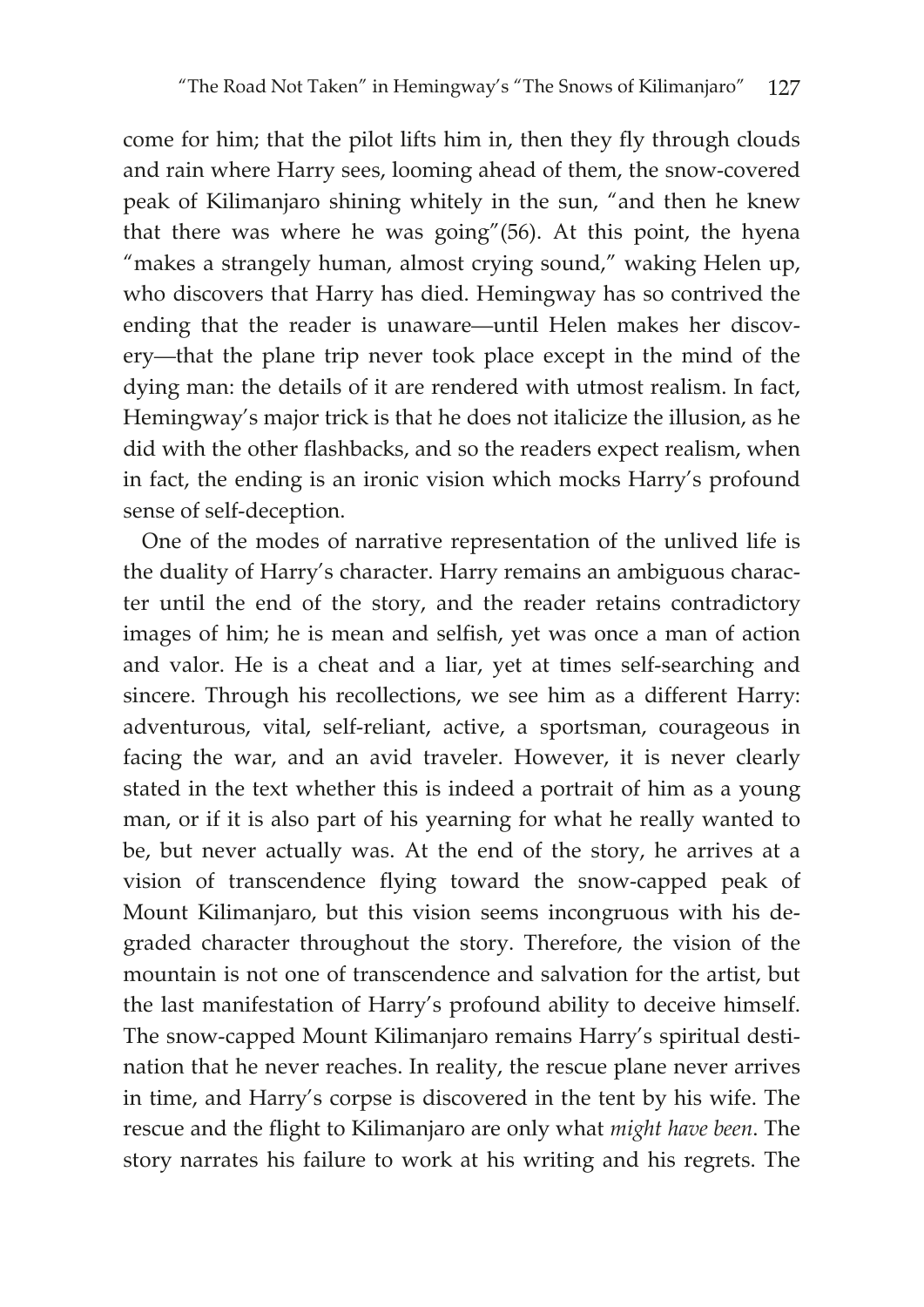imagined flight simply reveals Harry's final illusions. There is no *anagnorisis* (so much valued by Aristotle as the redeeming end of the tragic plot) to set in here since the protagonist is already dead, which is so unlike the other typical heroes in Hemingway, who manage to survive thanks to the defensive parapet that they have built for themselves and which enables them to discard illusions if they want to learn how to live life anew, as Henry Frederic of *A Farewell to Arms* and Jake Barnes in *The Sun Also Rises*. For Harry, all this does not happen since there is no epiphany for a dead man. Harry did not follow the ideals of honor, courage and endurance that are necessary to live in Hemingway's painful and chaotic world, and so he fails even to become the typical "Hemingway code hero."5

Hemingway extensively uses a language of negation and hypothetical assumptions to highlight the theme of the missed opportunity. The story is filled with conditional phrases such as "if," "in case," "as though"; negatives (never, not, no, at all, etc.); and modal verbal phrases indicating regret about unfulfilled desires, like "would," "could," "might," which all indicate hypothetical situations but never real happenings. Notice the following phrases quoted from the story (the italics are mine):

"*In case* I ever wanted to use them in a story." (39)

"He *would never write* the things that he had saved to write until he knew enough to write them well. Well, he *would not have* to fail at trying to write them either. Maybe you *could never write* them, and that was why you put them and delayed the starting. Well, he *would never know*, now." (41)

"But in yourself, you said you *would write* about these people; about the very rich […] but he *would never do* it, because each day of not writing, of comfort, of being that which he despised, dulled his ability and softened his will to work so that, he *did no work at all*." (44)

"What was his talent anyway? It was a talent all right but *instead of* using it, he had trodded on it. It was *never* what he had done, but always what *he could do*." (45)

"He *had never written* any of that because, at first, he *never wanted* to hurt anyone and then it seemed *as though* there was enough to write without it. But he had always thought that he *would write* it finally. There was so much to write."(49)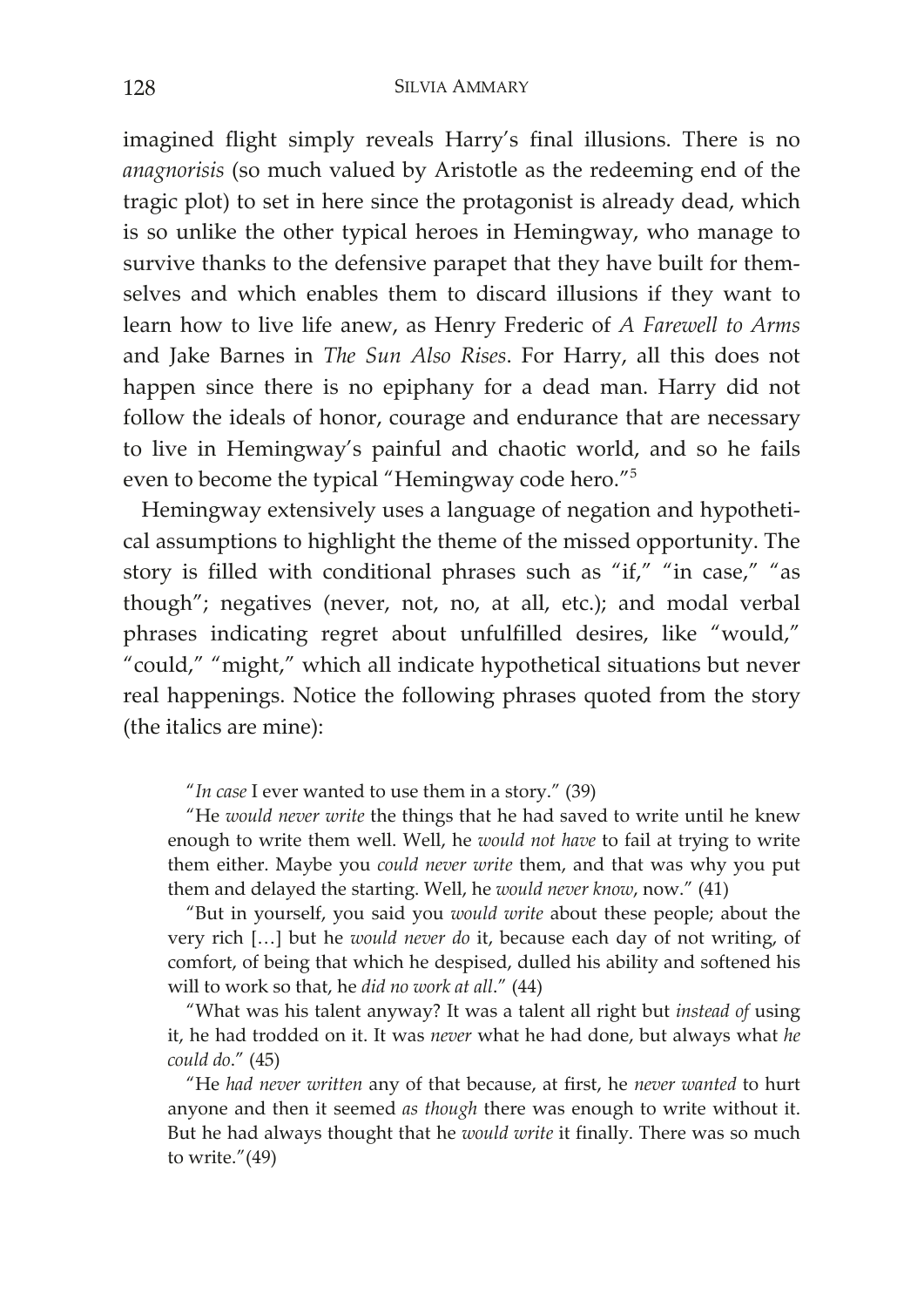"There *wasn't* time, of course, although *it seemed as though* it telescoped so that you *might put* it all into one paragraph *if you could* get it right."(50)

"*No, he had never written* about Paris. Not the Paris that he cared about. But what about the rest that *he had never written*?" (52)

"He knew at least twenty good stories from out there and he *had never written* one. Why?" (53)

"But *if he lived* he *would never write* about her, he knew that now. *Nor* about any of them." (53)

The above quoted sentences have a clear meaning: Harry has not taken that path and has never done the things that he wished for. Thus, his accomplishments remain in the realm of missed opportunities. The perfection he wanted to achieve through writing remains an ideal that will never be realized, even if the ideal continually bombards Harry's mind. He never attempted to write the many stories that he intended to write, which might have gained a permanent place in literature for him; they remain locked in his memory. Therefore, all his bitter regrets and remarks in his dying moments concerning his betrayal of craft and self do not atone for a wasted artistic life. The scenes of reminiscences remain in his imagination, unfulfilled. "They remain in the limbo of his delirium" (Bluefarb 6). Harry regretfully tells himself that he "could or should have written" about them, but he deserted his talent for the corrupting appeal of becoming a rich woman's kept man. As Marion Montgomery puts it "throughout the story the emphasis has been on the ideal of attempt, not on accomplishment" (282). Those scenes remain outside Harry's work, within the limits of illusory possibility, never to be fulfilled or consumed. Harry can only think back on these moments without any compensation in the present. Repetition, which is an important stylistic device in the modernist aesthetic that Hemingway uses in his fiction extensively, is particularly suitable here as it shows the sense of unfulfilled desires that keep bombarding the protagonist throughout the story (Lodge 157).

Four elements in the story are worth analyzing in order to support such an interpretation of the other road as an illusion: Hemingway's innovative and unusual narrative style, typography, the symbols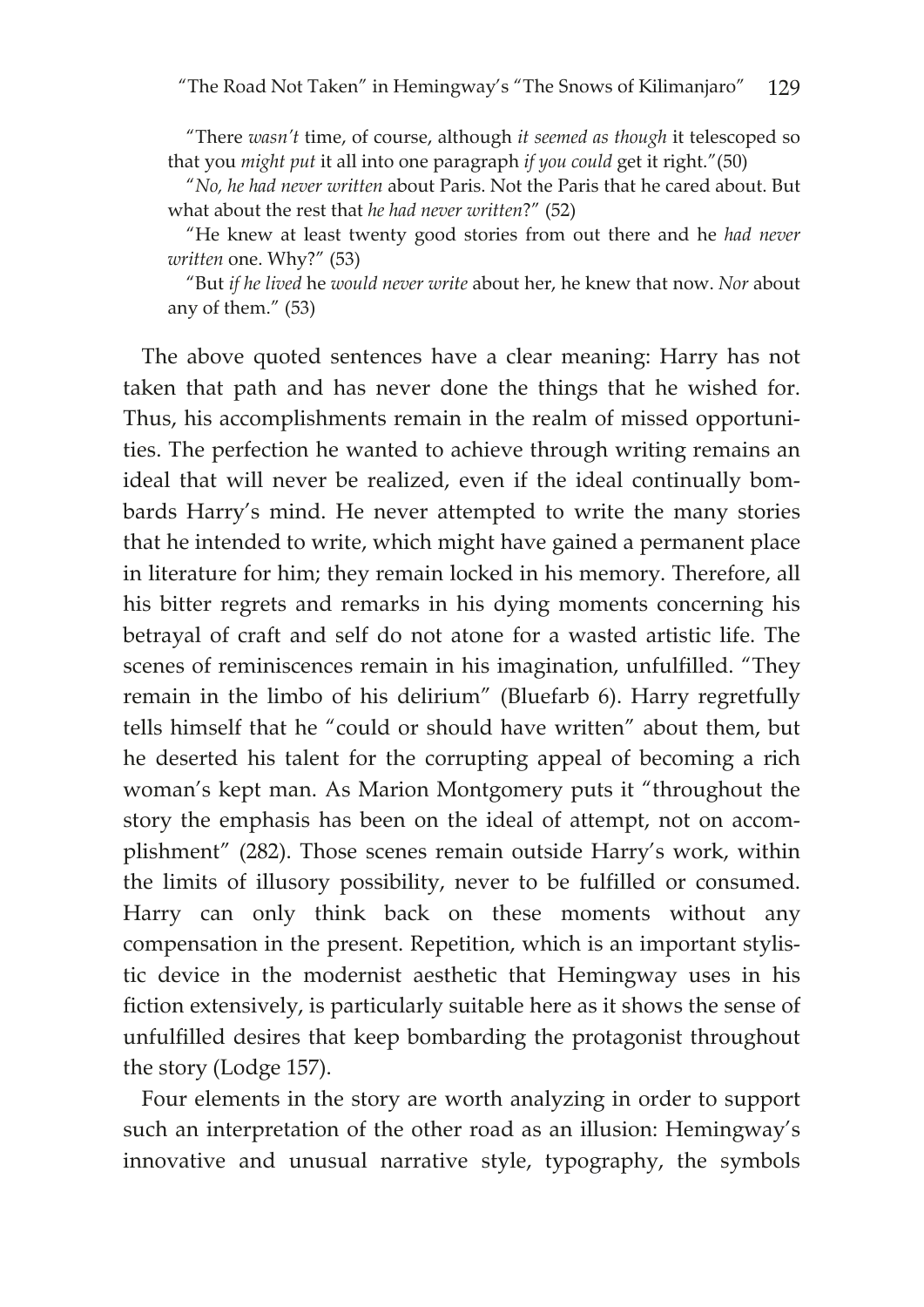(especially of the leopard, the snow and the hyena), and the characterization of Harry's wife, Helen. Although Harry is not a first-person narrator, the narrative reveals his thoughts explicitly. This narrative mode is rather unusual compared to other stories by Hemingway, where the (theoretically omniscient) third-person narrators bury their feelings about their pasts and the pasts of the characters. Their minds become icebergs, and readers must carefully piece together what is bothering the protagonists precisely. By contrast, "The Snows of Kilimanjaro" is filled with lengthy passages of introspection through flashbacks. We are not used to Hemingway entering the minds of his narrators as Faulkner does, for example, as he always describes his characters from the outside, and yet in this story, Hemingway breaks his rule of objectivity. The epigraph, the bulky italicized thoughts, and the hallucinations in "The Snows of Kilimanjaro" are elements that oppose the typical Hemingway style. We do not have to go deeper into the text to understand or decipher Harry's thoughts.

Harry is also an unreliable narrator. He believes that his wife and the rich life he led are to be blamed for his lack of artistic output. Harry's excuse for not writing is based on the sudden wealth he has acquired without effort or work. Easy money and the women that go along with it brought him a life of comfort and luxury, an artificial world unfavorable to literary creation. Harry became powerless and was drawn to life in the form of hunting, sex and adventure. It is true that procrastination suited him well, allowing him to live a comfortable and carefree life, but one can argue that Harry never really had any talent as a writer, and that he had already been on the road of sloth and self-betrayal even before he met Helen: "it was not her fault that when he went to her he was already over" (44). As an unreliable narrator, Harry is simply projecting his frustrations and regrets on his wife. In fact, this defense mechanism, whereby one projects one's own undesirable thoughts, motivations, desires, and feelings onto someone else, becomes an integral part of the story and highlights the theme of the unlived life. The wife is much more likeable than Harry since she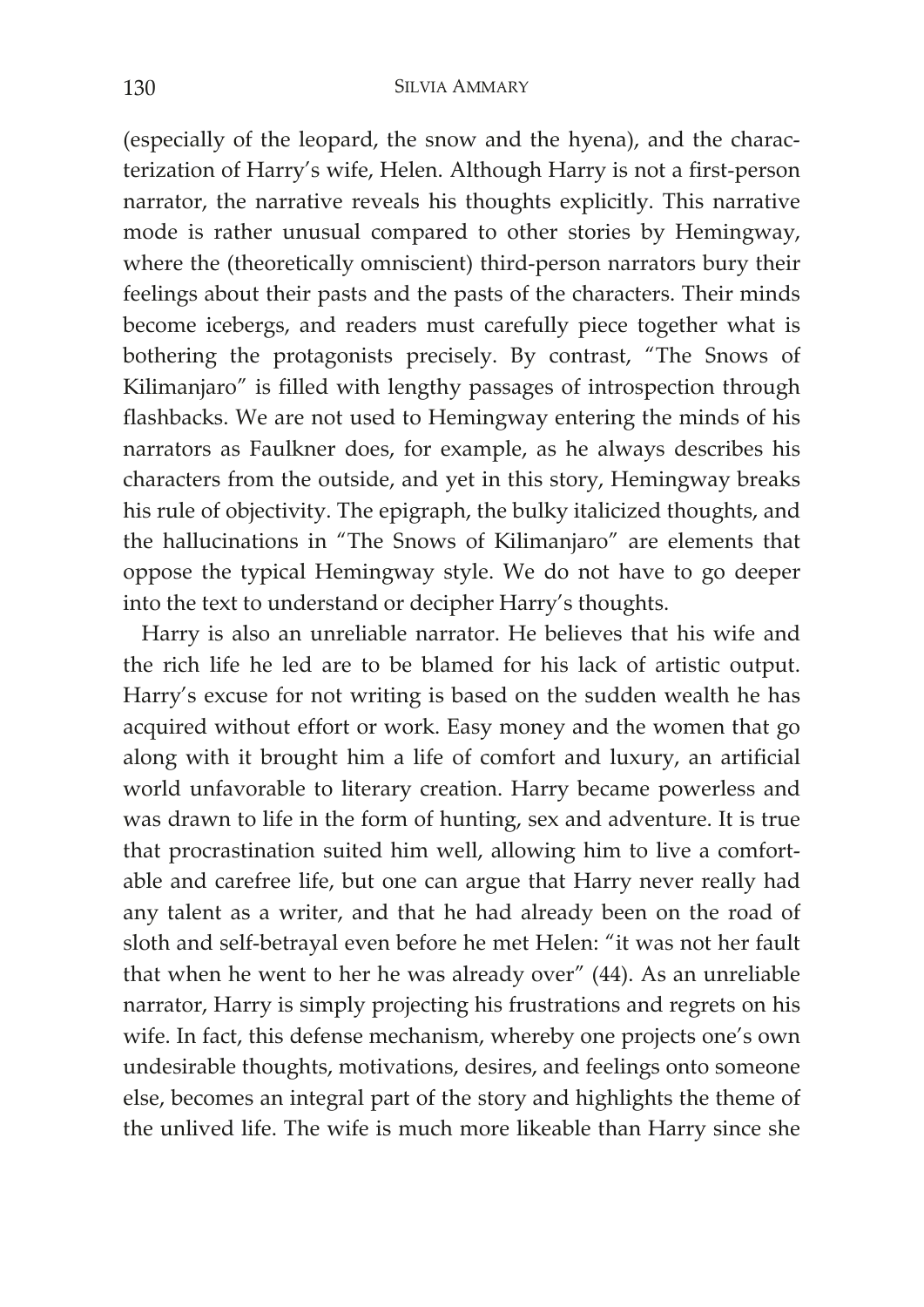cannot be held responsible for his corruption. Harry is the only one to be blamed for what happened:

He had destroyed his talent by not using it, by betrayals of himself and what he believed in, by drinking so much that he blunted the edge of his perceptions, by laziness, by sloth, and by snobbery, by pride and by prejudice, by hook and by crook. (45)

Hemingway's typography is worth analyzing since it is also atypical in this story. The oscillation in typography between the roman type sections and the italicized sections is to represent the contrast between reality and illusion, the present life and the unlived life. In the first style, the narration is typical of Hemingway in so far as it is mostly dialogue-driven, adjective-free, made up mostly of short-declarative sentences, and marked by a style of omission and understatement. This style represents Harry's present at the moment of death. It is the miserable reality that Harry is living now. The italicized sections, on the other hand, convey a different style: the sentences grow longer and become almost stream of consciousness-like, with one clause tacked on another, recording the protagonist's impressionistic, and memory-laden narration. The second section conveys bits and pieces of the unlived life, of the things that were not written, and the tone also seems to change from the one in the roman type section. The scenes of the unlived life, although at times haunted by images of war and combat, generally reveal positive energies, movement, and excitement; within the realm of his imagination, Harry felt alive: sweating, pedalling, crying, sympathizing, winning, losing, playing sports, spending vacations in beautiful resorts, and living an exciting life. The following passage captures the vitality of the life that Harry should have written about. Hemingway uses all kinds of sensuous images (olfactory, visual, gustatory, kinaesthetic, and auditory) to dramatize the life that "might have been":

[...] when they had walked into Bludenz, that time to buy presents, and the cherry*pit taste of good kirsch, the fast-slipping rush of running powder-snow on crust,*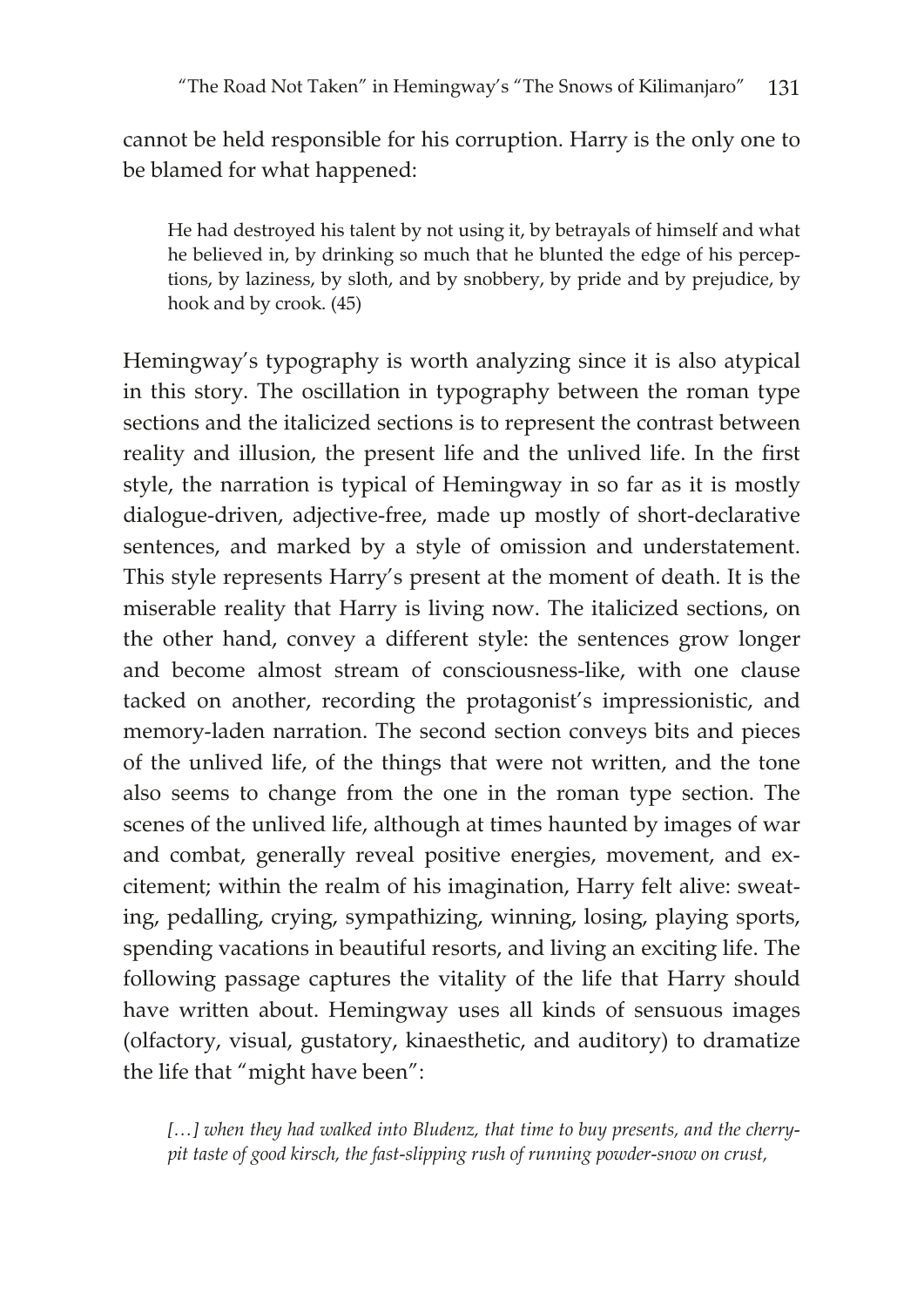singing "Hi! Ho! said Rolly!" as you ran down the last stretch to the steep drop, taking it straight, then running the orchard in three turns and out across the ditch and onto the icy road behind the inn. (43)

Hemingway blends the two narrative styles into one final image of the story: Kilimanjaro. This image combines both worlds: the imagined and the real, the plain and the mountain, the cold and the heat, the past and the present, and, most importantly, Harry's reality and his dreams. Hemingway's mode of representing the rise of the wounded hero to symbolic self-fulfillment is an ironic manifestation of Harry's failures and ridicules the nostalgic notion that he could have lived his life differently. Harry, in fact, is discovered dead on his cot by his wife.

The story has three important symbols significant for interpretation. To start with, there is the leopard. There has been much debate about what it might represent. In his essay "The Snows of Kilimanjaro: A Revaluation," Oliver Evans spends a whole paragraph reviewing different interpretations given to the leopard: a "symbol of worldly pleasure and lechery," "religious blasphemy," a representative "of Harry's moral nature," etc. (604). I am not going to add a new interpretation, but I will simply focus on the leopard's physical perfection, agility, and boldness: it has the power to climb and reach the mountain peaks. However, it is unusual for leopards to be this high: "no one has explained what the leopard was seeking at that altitude" (39). Then, the leopard dies, but he does not disappear without leaving a trace. Likewise, Harry could have left a trace had he fulfilled his aspirations and become a successful writer. It is tempting to see the leopard as a metaphor symbolizing the writer, who died before reaching what would have been the summit of his career. Harry does not even come close to the peak, but dies rotting away in the heat of the lowlands.

The snow is another symbol in the story, which here becomes a dangerous trap from which no escape is possible; it blinds and isolates with its whiteness. It is hostile to animals and humans and presents an obstacle to growth and movement, so all that remains to Harry is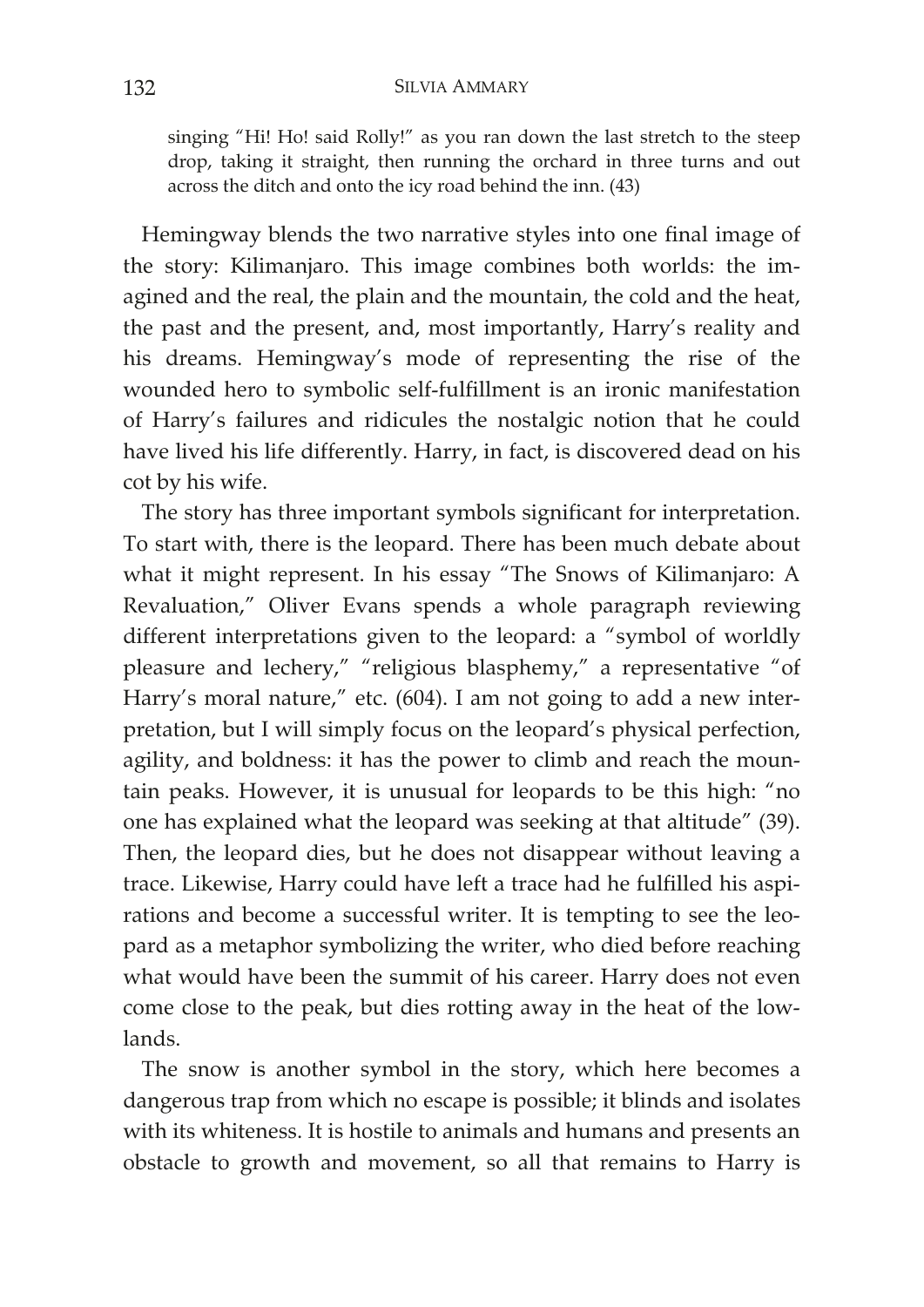solitude, silence, emptiness and death. White is the absence of  $color<sub>6</sub>$ and therefore is most suited to the unfulfilled desires, empty illusions and to the "might have been." The snow in Hemingway's story also exemplifies the pure, the unspoiled celestial presence, a source of light and power on the peaks of the mountains, a presence that Harry will never feel or sense. In this sense, the snow-peaked mountain symbolizes the eternal heights of art that Harry never achieves, and so he remains in the humid rotting savanna.

The third symbol is the hyena, a scavenger and the most despised of all African animals because of its filth and aggressive efforts to destroy and steal other animals that are wounded or suffering on the plains. In its hunger for destruction, it represents Harry's physical death, but also his spiritual death, the life of sloth and carelessness he lived, and the scavenger-like qualities in Harry which prevented him from achieving his goals. Harry had a romantic weakness for the glittering world of wealth and was lured by the dreams of "high life," so he became too dependent on the artificial world of luxury and lost the freedom necessary for the artist while trading his artistic talents for money and comfort. This exchange was not worth it, and at the end of the story, Harry is found dead by his wife after she was woken by the cry of a hungry hyena. The story ends with the hyena's voice: "Outside the tent, the hyena made the same strange noise that had awakened her. But she did not hear him for the beating of her heart" (56).

As for Helen, she becomes a character foil to Harry. Her character received rather harsh criticism: she was labeled as the "bitch-woman" and the destroyer and corruptor of the writer's talent.<sup>7</sup> Despite the fact that Hemingway has often been (wrongly) accused of siding with his male characters,<sup>8</sup> I would rather see him taking Helen's side in this story. Helen seems to be Harry's victim and the butt of his sarcasm and criticism. From the perspective of her husband, Helen is seen negatively; he calls her "silly" and "a bloody fool,"(40) always implying how little she knows and understands. Harry thinks that her money has kept him from leading the life of a writer. She and her rich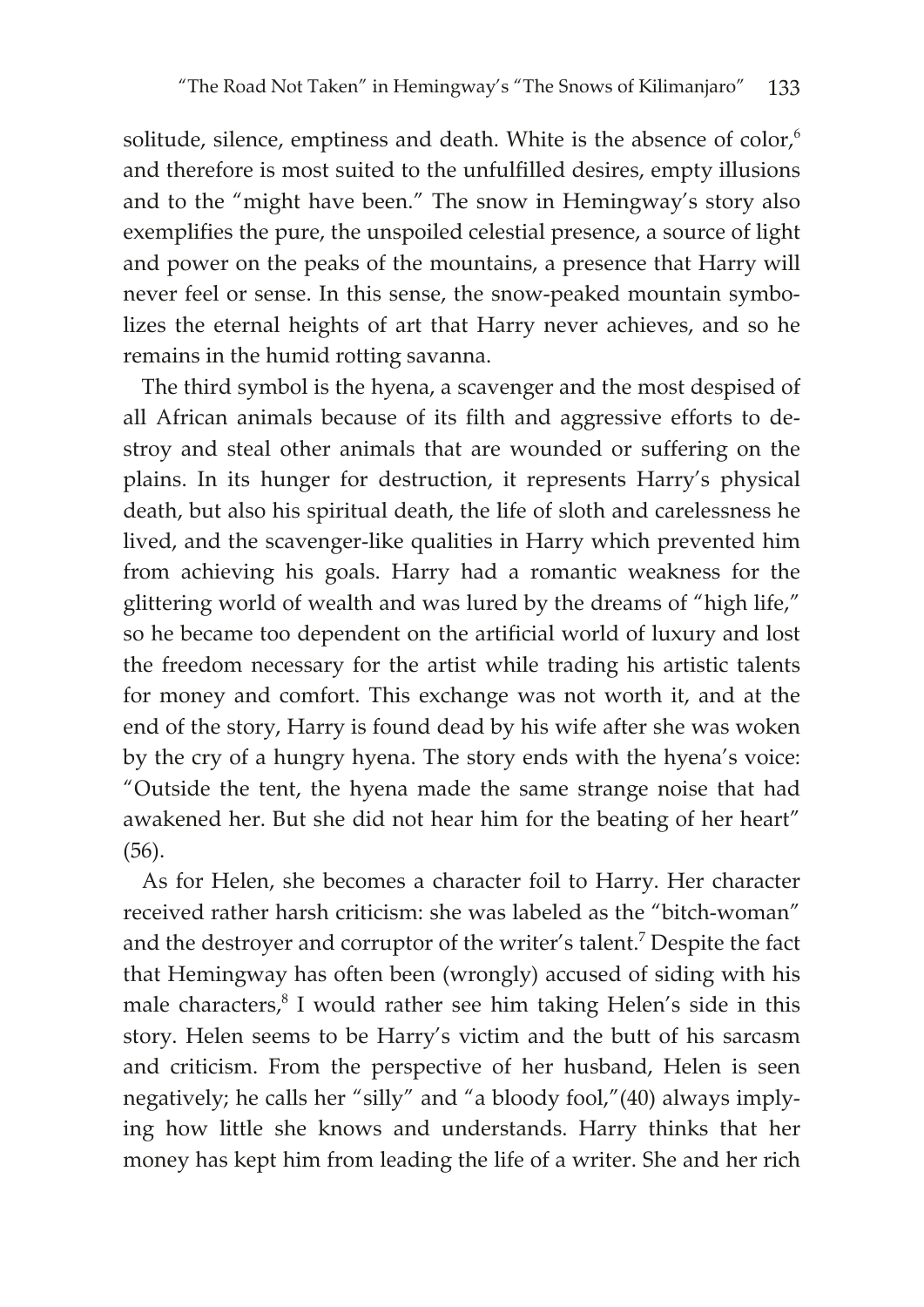friends wreck people and things alike in order for them to flourish: "he thought they were a special glamorous race and when he found they weren't it wrecked him just as much as any other thing that wrecked him"(53). However, another image of her emerges in the story. Helen shows to be a positive illustration of life and acts positively to Harry: she proposes to read to him, worries about his rest and gives him the right nourishment. Helen keeps to her usual pattern: she bathes, joins Harry for a drink before dinner, sits and eats with him and reassures him of her love. While Harry dreams of a past of unfulfillment, Helen does not dream of the past, nor does she fear the future, but she accepts things as they come and has a realistic view on life, unlike Harry, who is sorry for the missed chances. The deep contrast between the couple underscores their basic inability to communicate with each other.

The modernist Hemingway does not end his stories and novels with an achievement or a fulfilled ambition, but instead he withdraws into domains of 'vision,' of controlling but imaginary order, distanced and aloof from an actual world. In fact, writers of the modernist period often lament missed opportunities, as well as exceptional but wasted chances for picturesque heroic actions, for brave and splendid performances in the world's eyes. Hemingway in "The Snows of Kilimanjaro," like Proust in *Remembrance of Things Past,* creates these unaccomplished visions through memory; not rational or forced but spontaneous and involuntary memory. Hemingway shows the hero's moment of death when time is running out, and when the experiences and the sensations of life from the time before continually bombard the consciousness. The present moment is eternalized when special instances are remembered that incorporate all the experiences of a lifetime. The past, present and future (imminent and certain death) exist in the protagonist's mind at the same time: the memory of the past and the fear of the future determine the protagonist's perception of the present. At one point in *Remembrance of Things Past*, Proust exhibits the theme of the road not taken just like it can be found in "The Snows of Kilimanjaro":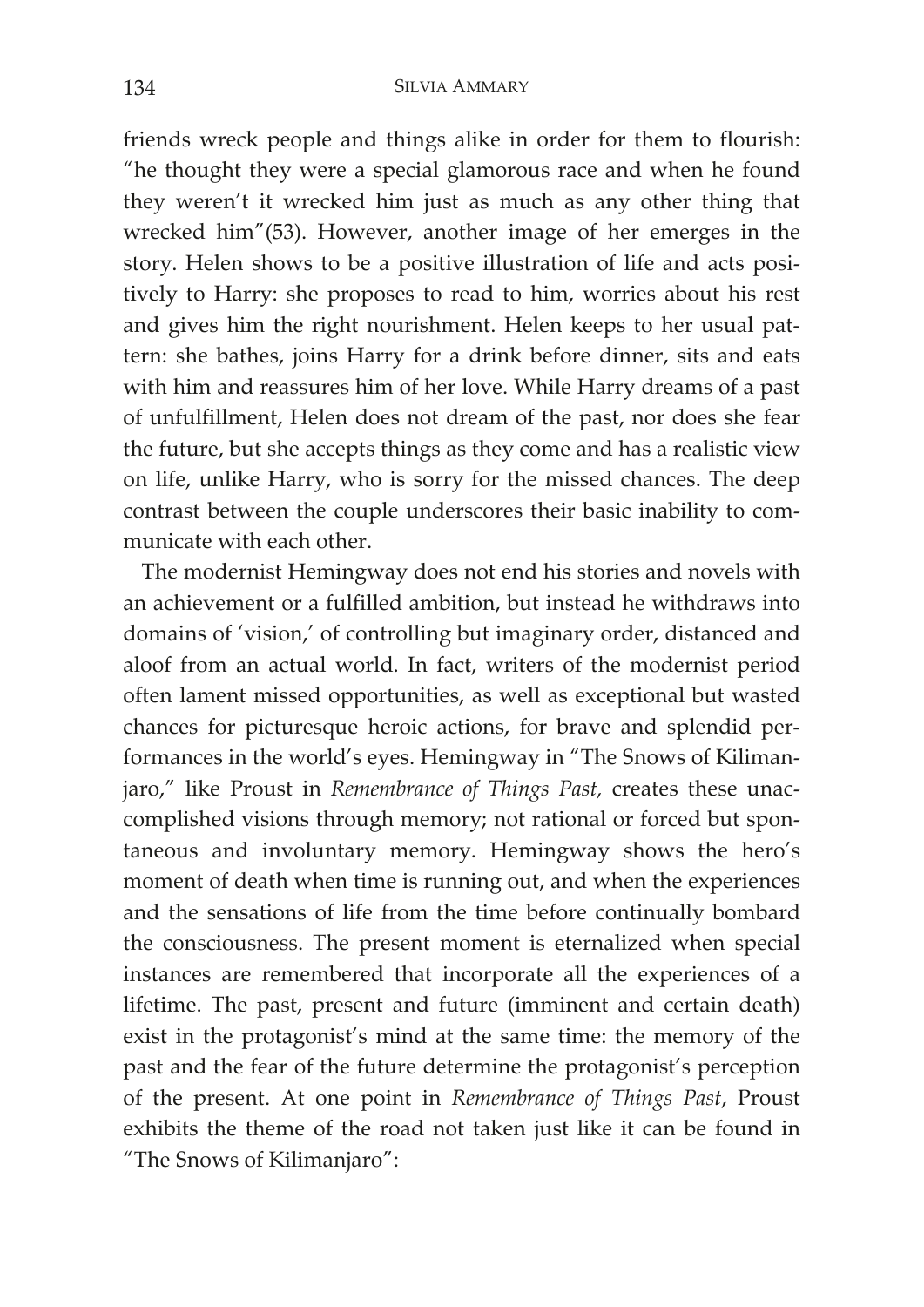And I begin again to ask myself what it could have been, this unremembered state which brought with it no logical proof of its existence, but only the sense that it was a happy, that it was a real state in whose presence other states of consciousness melted and vanished. I decide to attempt to make it reappear. I retrace my thoughts to the moment at which I drank the first spoonful of tea. I find again the same state, illumined by no fresh light. I compel my mind to make one further effort, to follow and recapture once again the fleeting sensation […]. (2712)

The unlived life is an illusion; just like the other path in Frost's poem. Eventually, it becomes a sort of "unremembered state" that has "no logical proof of its existence," a road that is forever lost, no matter how hard one "attempts to make it reappear." Harry, in fact, never succeeds in getting down on paper those reminiscences he has always intended to write. The snapshots have a Proustian free-associational quality similar to those of a patient under the influence of a hypnotic drug. They appear, reappear, and disappear in the form of flashbacks, but can never be pinned/penned down. The writer has a sacred duty to capture these fleeing moments in time before they disappear forever, preserving these precious times, and rendering them unchangeable and immortal and thus to ensure their survival. For Harry, *that* is too late.

> John Cabot University Rome

## **NOTES**

1 I would like to thank the participants of the 10th International *Connotations* Symposium about "Roads Not Taken" for their encouraging and useful suggestions; special thanks to Burkhard Niederhoff, whose critical comments on my paper and throughout the symposium provided a paradigm by which to apply the unlived life to modernist texts.

2 Here it is worth mentioning William Empson's *Seven Types of Ambiguity*, published in 1930 and one of the most enjoyable and influential offshoots from I. A. Richards's experiments with practical criticism. I usually use Empson's definition as the theoretical principle in teaching Robert Frost's poetry in general, especially in dealing with the way Frost uses metaphors, the multiple meanings that remain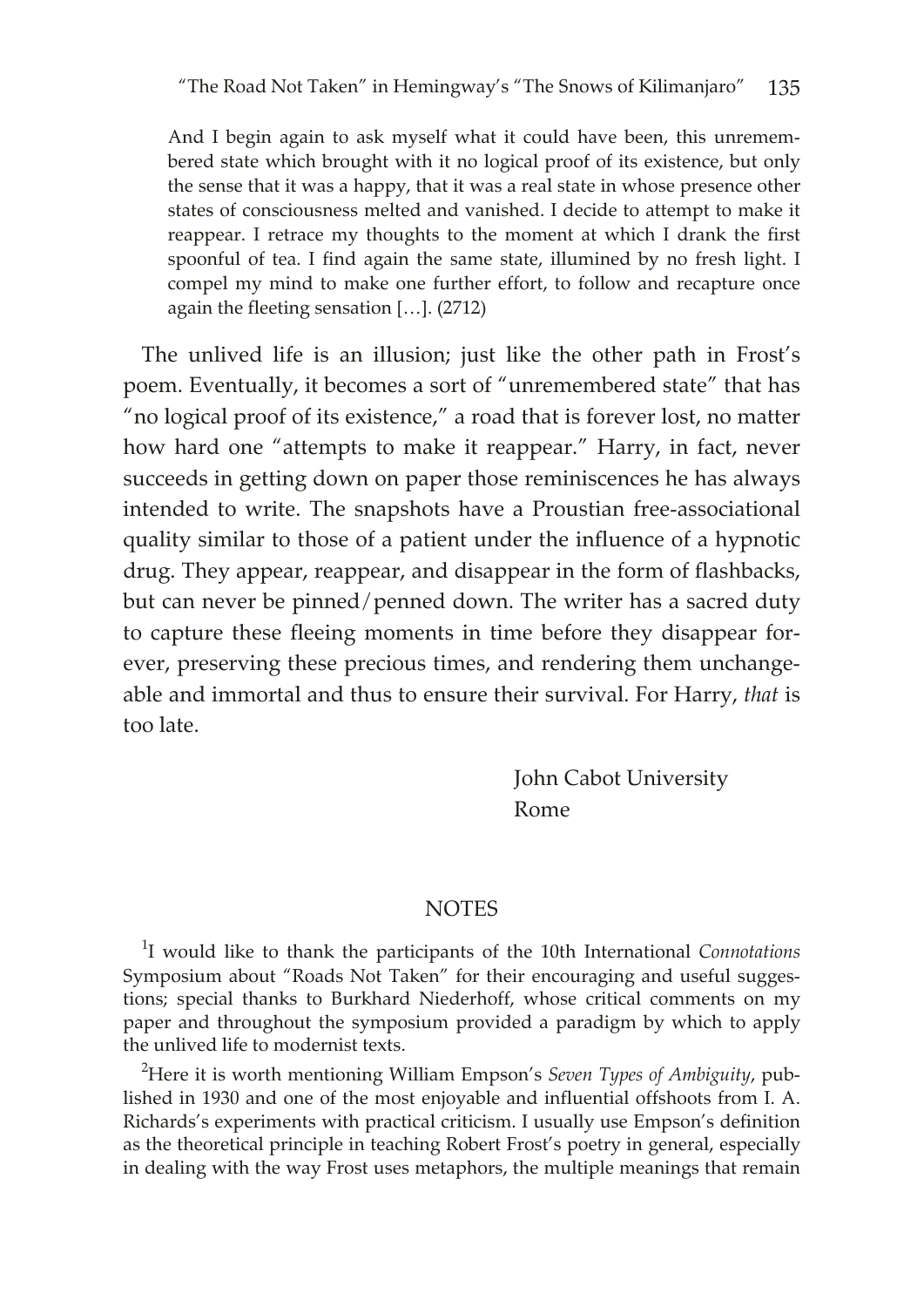suspended till the end of the poems, as for example in "Stopping by Wood on a Snowy Evening" which remains suspended between "miles I go" and "before I sleep" (839). The tension is not resolved: it is the tension between the pursuit of pure beauty and the demands of the ordinary rituals of life, between a world offering perfect quietness and solitude and a world of people and social obligations. Similarly, in "Mending Walls," the poem remains suspended between "something there is that doesn't love a wall" and "good fences make good friends" (834). The same dynamic applies to "The Road Not Taken."

<sup>3</sup>William Adair discusses the dynamics of loss in Hemingway's fiction in two parts. Part one deals with how the protagonists of Hemingway feel the sense of loss and pain and the aftermath of spiritual and emotional "hunger," while part two deals with some of the structural and stylistic consequences of these motifs of loss and longing.

4 All references of the story are taken from Ernest Hemingway, *The Complete Short Stories: The Finca Vigia Edition*.

<sup>5</sup>The phrase "Hemingway code hero" has its origin in Philip Young's book *Ernest Hemingway: A Reconsideration* (1966). Young uses it to describe a Hemingway character who "offers up and exemplifies certain principles of honor, courage, and endurance which in a life of tension and pain make a man a man" (56). It is important to note here the difference between the "Hemingway hero" and the "Hemingway code hero." Some people (myself included) have fallen into the habit of using these terms interchangeably. The "Hemingway hero" is a living, breathing character essential to the story's narrative. Nick Adams is an example of a "Hemingway hero." The "Hemingway code hero" is often a living, breathing character as well, but he doesn't always have to take a human form. Sometimes the "Hemingway code hero" simply represents an ideal that the "Hemingway hero" tries to live up to, a code he tries to follow. An example of the "Hemingway code hero" (in human form) would be Santiago in *The Old Man and the Sea*, or Catherine in *A Farewell to Arms*. To simplify the theory to some extent, Earl Rovit developed a unique naming system. He refers to the "Hemingway hero" as the *tyro* and the "Hemingway code hero" as the *tutor*.

6 Melville's description of "The Whiteness of the Whale" in *Moby-Dick* consists of a series of associations and reflections conjured up in the mind of Ishmael as he thinks about what white symbolizes. After cataloguing the numerous ideas associated with the color white, Ishmael wonders if its essential emptiness—the absence of color—is what makes it frightening: "Is it that by its indefiniteness it shadows forth the heartless voids and immensities of the universe, and thus stabs us from behind with the thought of annihilation, when beholding the white depths of the Milky Way? Or is it, that as in essence whiteness is not so much a colour as the visible absence of colour; and at the same time the concrete of all colours; is it for these reasons that there is such a dumb blankness, full of meaning, in a wide landscape of snows—a colourless, all-colour of atheism from which we shrink?" (*Moby Dick* 175). As opposed to Ahab, Ishmael copes by observing, interpreting what he observes and then reconciles himself to whatever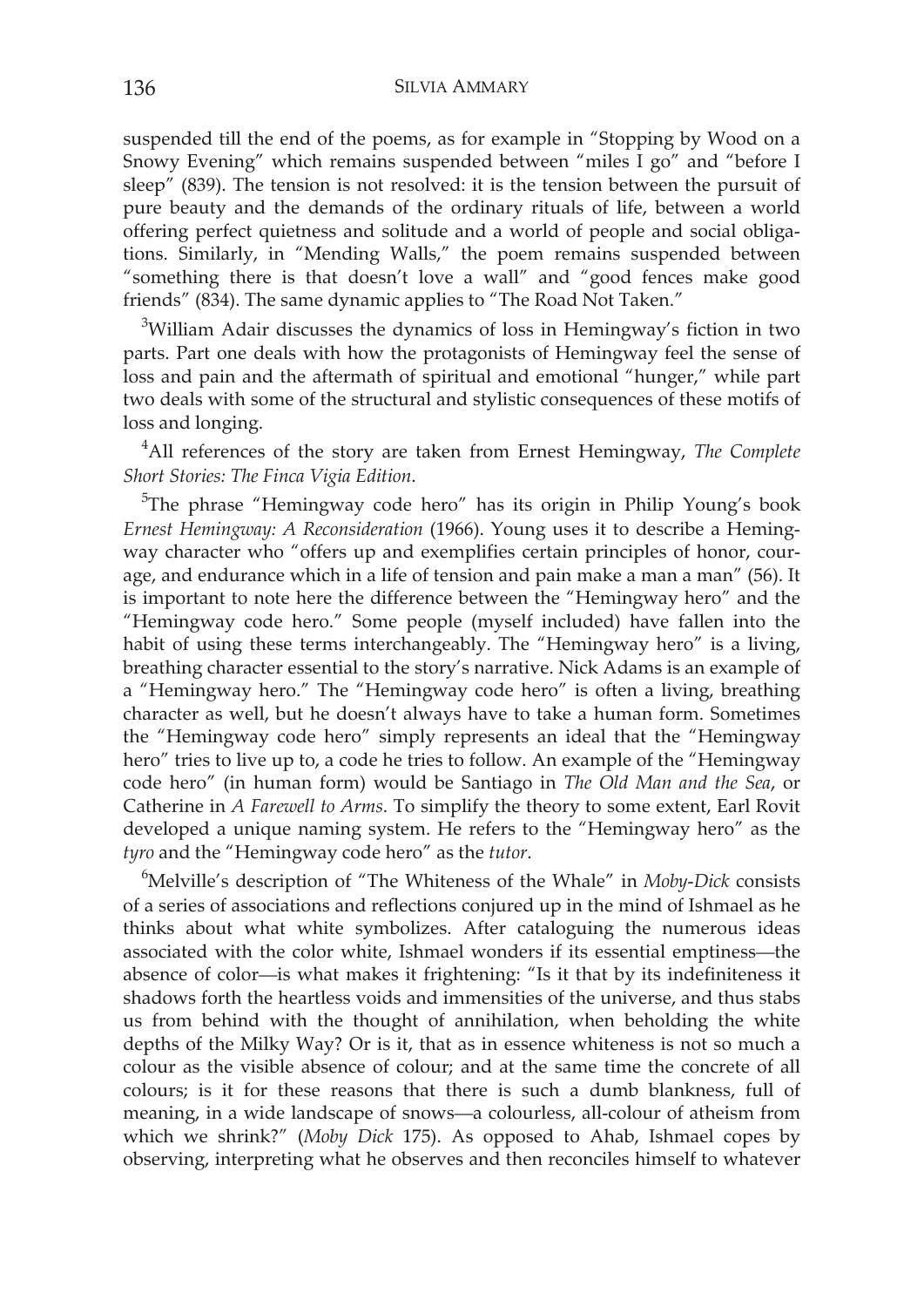he encounters and does not feel, like Ahab, the compulsion to derive a single answer to explain the white whale.

 $7$ Edmund Wilson (231) and Robert W. Lewis Jr. (103) give very negative views on Helen. The reason for this conformity of criticism about Helen could be that "The Short Happy Life of Francis Macomber" and "The Snows of Kilimanjaro" were written close to each other and are both set in Africa, so several of the assumptions made about "Macomber" are assumed automatically to apply as well to "Snows."

 $8$ Most of the early criticism of Hemingway, and especially since the rise of the women's movements in the 1960s, Hemingway has been accused of perpetuating sexist stereotypes in his writing, thus embellishing a masculine public image of himself and siding mostly with his male characters. Among these critics are Judith Fetterley and Katherine M. Rogers.

## WORKS CITED

- Adair, William. "Ernest Hemingway and the Poetics of Loss." *College Literature* 5.1 (Winter 1978): 12-23.
- Baker, Carlos. *Ernest Hemingway: A Life Story*. New York: Scribner, 1969.
- Bluefarb, Sam. "The Search for the Absolute in Hemingway's 'A Clean Well-Lighted Place' and 'The Snows of Kilimanjaro.'" *The Bulletin of the Rocky Mountain Modern Language Association* 25.1 (Mar. 1971): 3-9.
- Evans, Oliver. "The Snows of Kilimanjaro: A Revaluation." *PMLA* 76.5 (Dec. 1961): 601-07.
- Fetterley, Judith. *The Resisting Reader: A Feminist Approach to American Fiction*. New York: Doubleday, 1991.
- Frost, Robert. "The Road Not Taken." *The Poetry of Robert Frost*. Ed. Edward Connery Lathem. New York: Holt, Rinehart and Winston, 1969. 105.
- Hemingway, Ernest. *The Complete Short Stories: The Finca Vigia Edition*. New York: Scribner, 2003.
- Lewis, Robert W. Jr. *Hemingway on Love.* Austin: U of Texas P, 1965.
- Lodge, David. *The Modes of Modern Writing*. London: Edward Arnold Publishers, 1983.
- Melville, Herman. *Moby Dick.* Ed. Tony Tanner. Oxford: OUP, 1988.
- Montgomery, Marion. "The Leopard and the Hyena: Symbol and Meaning in 'The Snows of Kilimanjaro.'" *University of Kansas City Review* 27 (Winter 1960-1961): 277-82.
- Proust, Marcel. *Remembrance of Things Past. The Norton Anthology of World Masterpieces.* Ed. Maynard Mack. New York: Norton, 1997. 2674-79.
- Rogers, Katherine M. *The Troublesome Helpmate: A History of Misogyny in Literature*. Seattle: U of Washington P, 1966.
- Rovit, Earl, et al. *Ernest Hemingway*. Boston: Twayne, 1986.